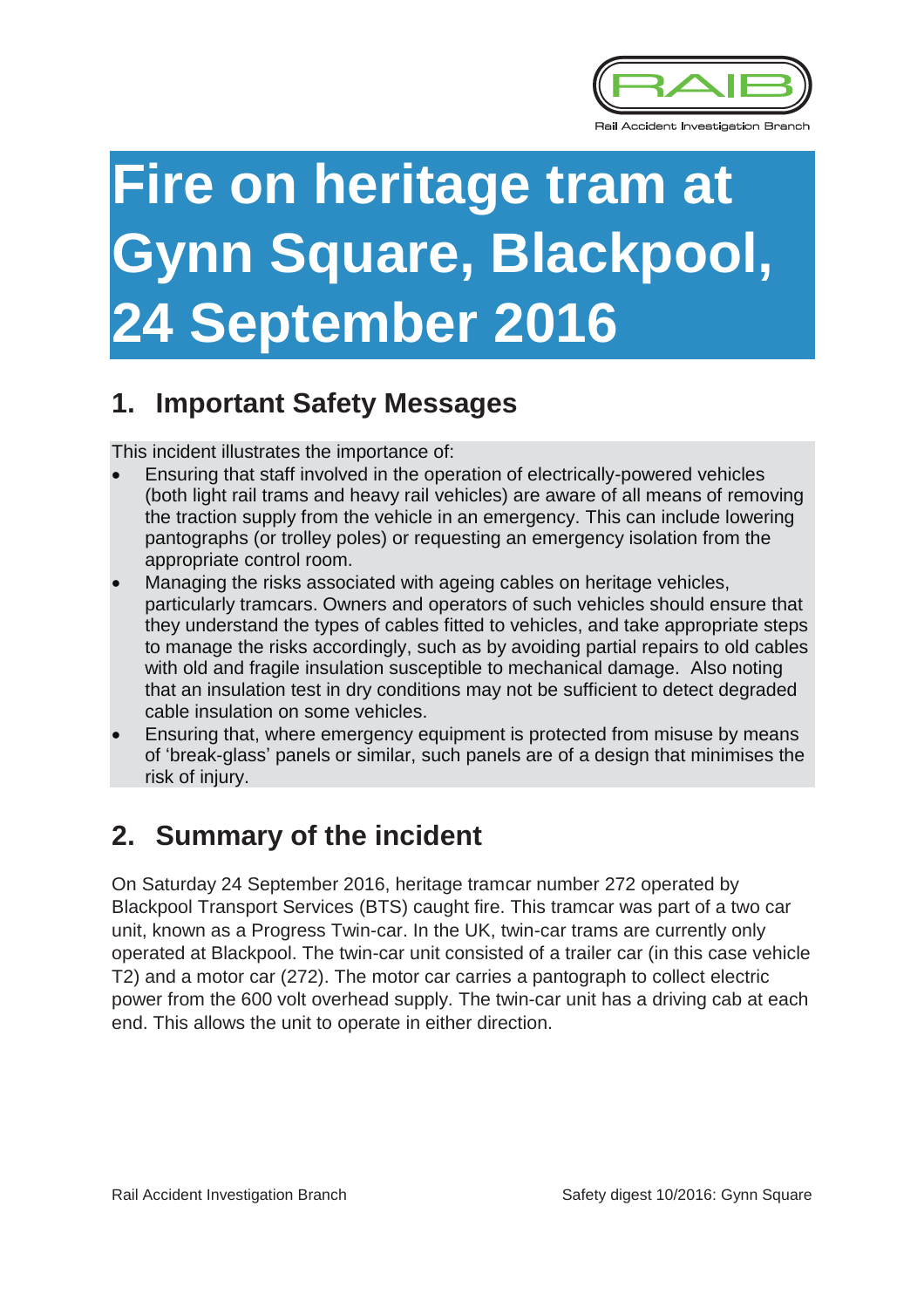

ccident Inv



**A Progress Twin-car, similar to 272/T2** 

At the time of the fire, the unit was travelling north from Blackpool town centre. The trailer car (T2) was leading, and the unit was being driven from the leading cab of that vehicle. In addition to the driver, the unit was carrying two conductors, one in each of the two vehicles. At approximately 12:00 hrs, the unit had left Gynn Square tramstop towards the Cliffs Hotel stop. The driver was alerted to an electrical problem by a flash and loud bang from the buzzer unit in his cab. The conductor then advised the driver that there was a fire in the motor car. The driver brought the twincar to a stand, and all passengers and staff evacuated without injury.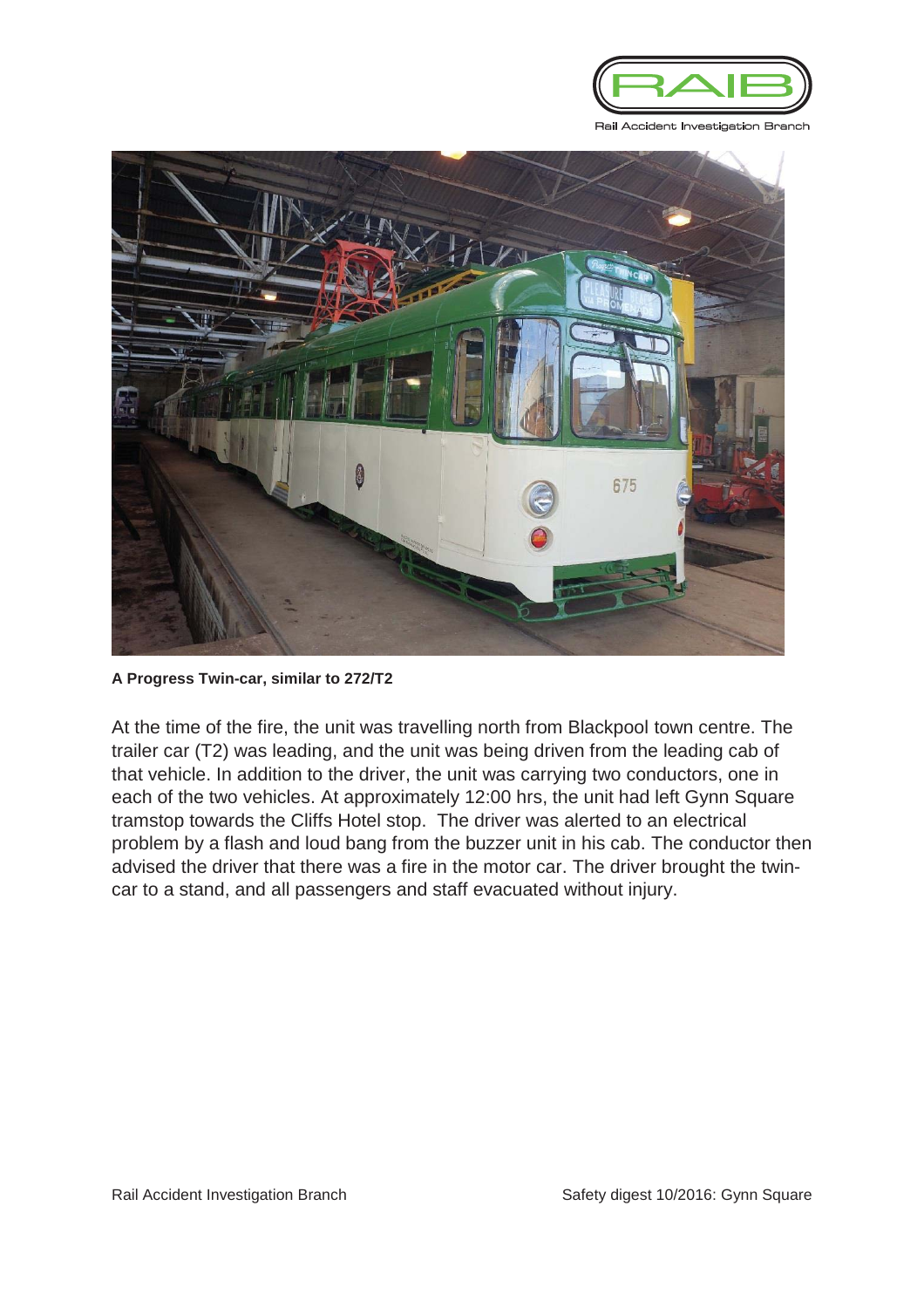

Rail Accident Investigation Br anch



**External damage to 272** 



**Internal damage to 272**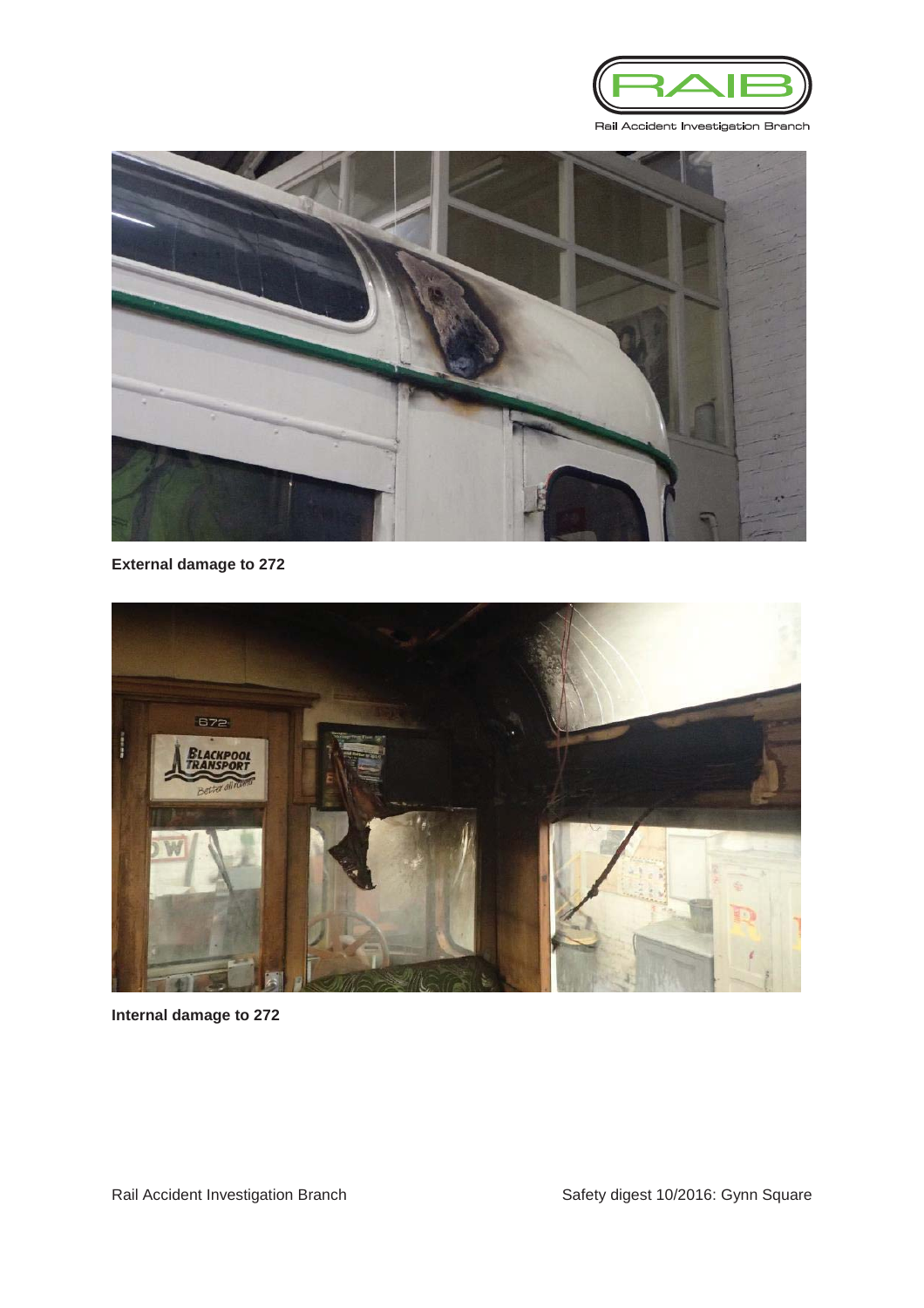

When the unit came to a stand, the driver decided that it was necessary to remove the electrical supply from the motor car. He opted to do this by using a pole (provided for this purpose) to lower the pantograph on 272; the only pole available was stored within the saloon of 272. The driver therefore had to enter the smokefilled saloon in order to retrieve the pole and he then lowered the pantograph. A safer course of action would have been for the driver to place a radio call to the Tramway control office and request an emergency isolation of the overhead supply. However, the driver was unaware of this option because it had not been included in his training.

The conductor on the trailer car retrieved a portable powder-type fire extinguisher which was stored in a cupboard accessible by a 'break glass' panel. The conductor sustained injury to his hand when he used it to break the glass.

A member of the public attempted to fight the fire using a water extinguisher obtained from nearby premises. Applying water to the live electrical system exposed the member of the public to risk and made the fire worse. The fire was subsequently extinguished by the fire brigade.

### **3. Cause of the incident**

The fire was caused by the failure of the insulation on a cable which ran from the pantograph, via a roof fuse, to the main circuit breaker on the vehicle. This cable was constructed using Vulcanised India Rubber (VIR) insulation. The cable installed on car 272 comprised multiple copper cores surrounded by VIR, and a woven cotton outer layer.

Car 272 was built in 1935 as a single-vehicle tram known as an 'English Electric Railcoach'. In 1960, it was converted to its current configuration as the motor car of a twin-car unit. BTS believe that the VIR cable was installed during this conversion. VIR cable insulation degrades over time (for example, see here) and the degradation makes the cable insulation more susceptible to mechanical damage. During May 2015, cable repairs were carried out very close to the cable which subsequently failed. This repair work could have caused damage to adjacent cables. It is possible that the insulation failure and fire were caused by such damage, combined with water ingress into the vehicle (see later).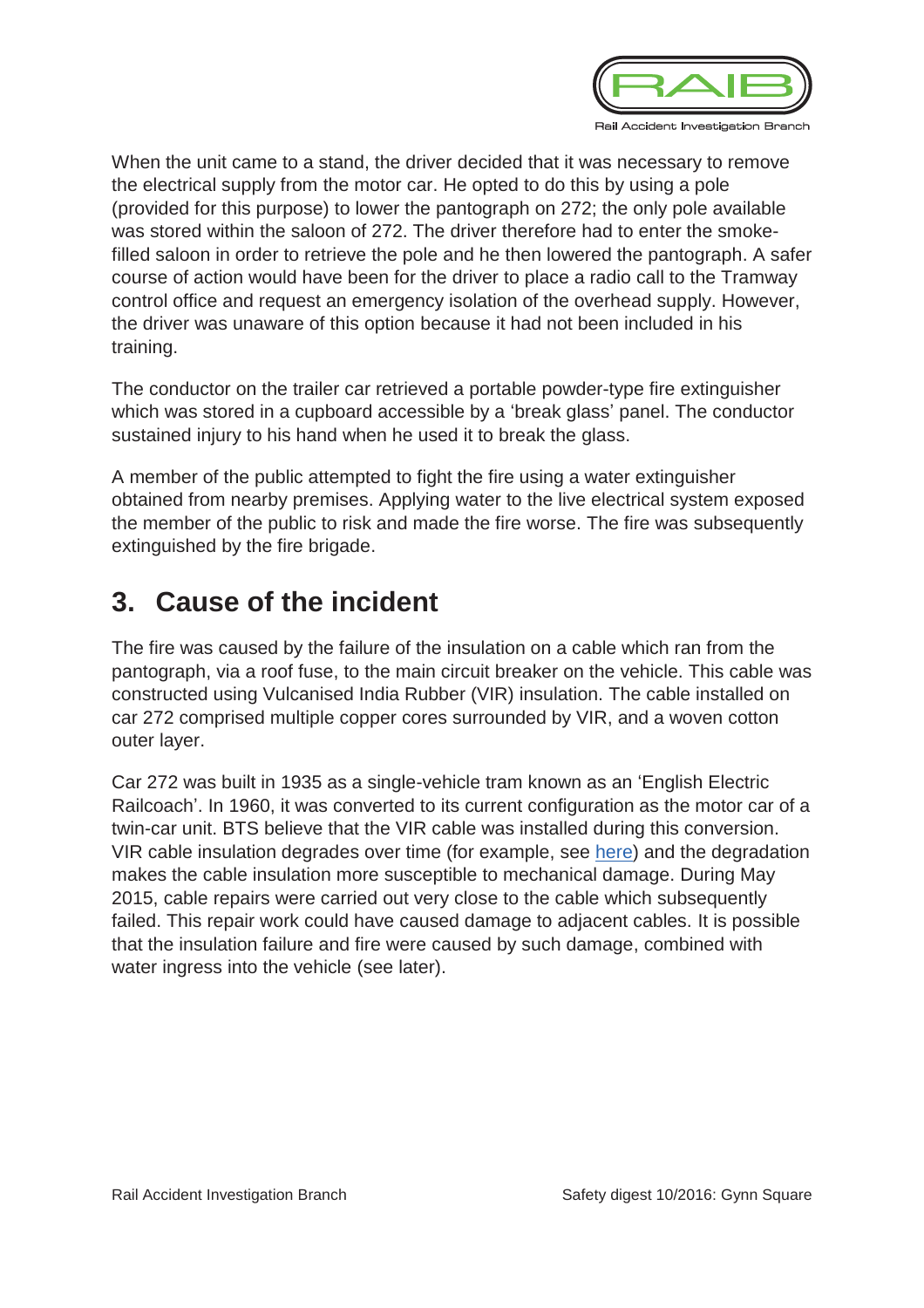



**Fire damaged cabling within 272; the previous cable repair is indicated by the arrow** 

As is common with older tramcars, car 272 was built of non-conductive materials comprising wooden and fibreglass panels on a teak frame. In the absence of extraneous conducting materials, such as water, significant current will not flow to earth even from a cable with degraded insulation. The cables on 272 were subject to a satisfactory insulation test in February 2016 when BTS believed that the vehicle was dry. Due to the severe localised fire damage it is impossible to be certain about the exact development of the fire. It is likely that, subsequent water ingress from the weather and/or routine washing of the vehicle created an unintended path for current to flow. This current flow caused the cable to heat to a point where it caught fire. It is unclear if the initial ignition occurred in the woven cotton surrounding the cable or in the timber structure in close proximity to the cable.

The vehicle control cables run in close proximity to the cable which failed, and these control cables were also damaged in the fire which led to the failure of the buzzer unit in the cab of car T2.

#### **4. Previous similar incidents**

In 2007, a prototype tramcar (611) caught fire at Blackpool (see RAIB report 41/2007). It is probable that the fire was caused by an electrical failure. During that incident, a prompt call to the tramway control office led to the isolation of the overhead supply after the driver was unable to remove the pantograph from the overhead wire.